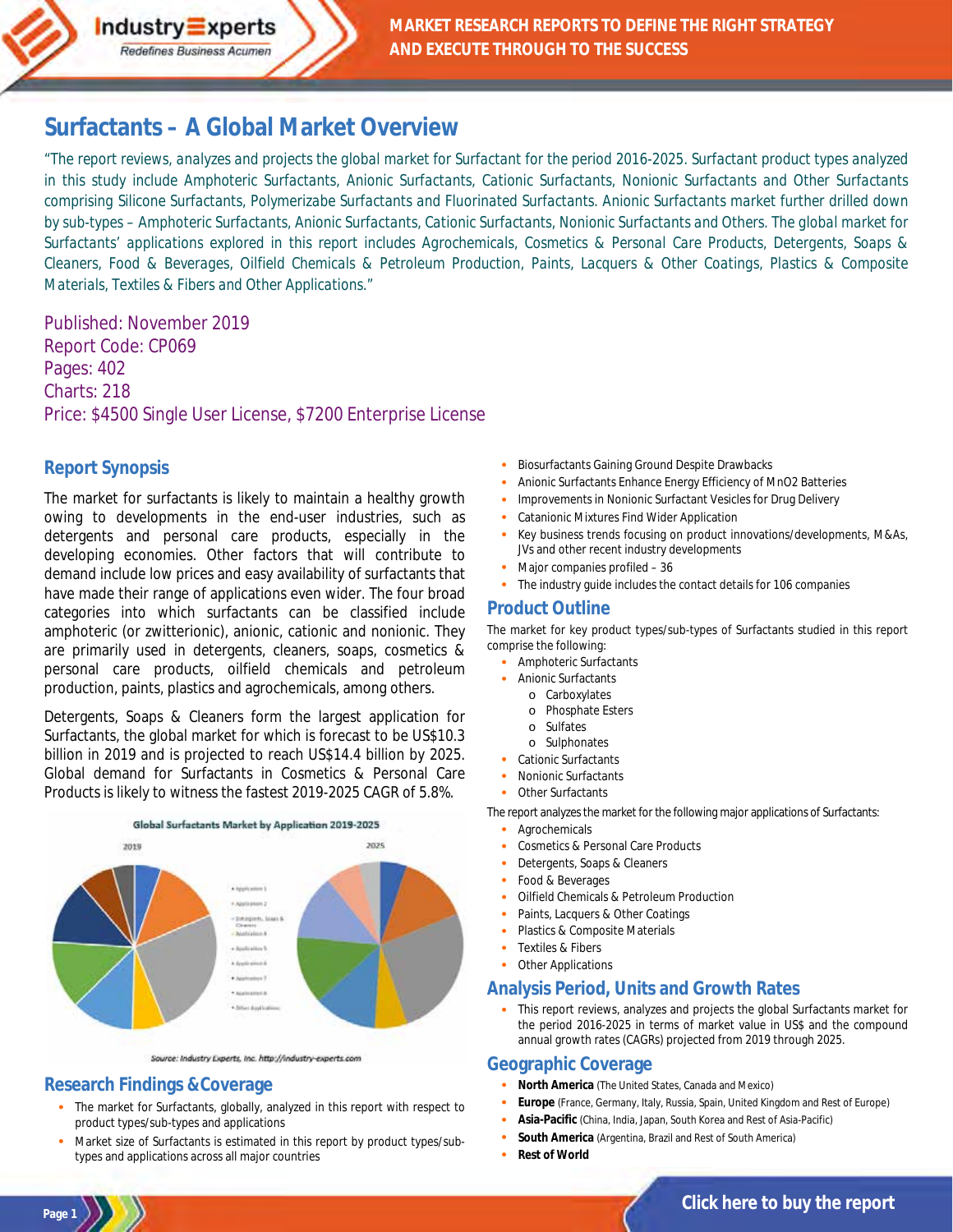# **SAMPLE COMPANY PROFILE**

Industry Experts Redefines Business Acumen

#### **ARKEMA S.A. (FRANCE))**

420 rue d'Estienne d'Orves, 92700 Colombes Phone: 33 (0)1 49 00 80 80, Fax: 33 (0)1 49 00 83 76 Website: www.arkema.com

#### **Business Overview**

Arkema S.A. (Arkema) is a leading worldwide producer of specialty chemicals and advanced materials, operating under three business segments 1) High Performance Materials, 2) Industrial Specialties, 3) and Coating Solutions. The company is a major global manufacturer of surfactants, additives, specialty polyols and oilfield chemicals (an activity previously run by its subsidiary CECA) for over 50 countries with business operations spread across Europe and research centers in France. Arkema is active player in lightweight and design materials, bio-sourced materials, new energies, water management, solutions for electronics, and home insulation. The company's surfactants and specialty polyols are integrated with cutting-edge technical support, are ideally used in emulsifiers and bitumen additives for road construction, Anti-caking agents and dust-control agents for fertilizers, Flotation agents for ore purification, Quaternary ammonium compounds for organophilic clay and Formulations for detergents, lubricants, plastics and paper de-inking. The Specialty polyols from Arkema cover polyurethane, polyester, epoxy and acrylic resins for the paints,adhesives, sealants and synthetic foam markets. The key Arkema's product portfolio includes acrylics, coating resins, electroactive polymers, fluorochemicals, fluoropolymers, glass coating solutions, functional polyolefins, hydrogen peroxide, hydrazine hydrate, molecular sieves, organic peroxides, oxygenated solvents, PEKK polyetherketoneketone, plastic additives, PMMA resins & sheets, rheology additives, specialty adhesives, specialty polyamides, surfactants and additives, thiochemicals, UV, led, EB curable resins, specialty (meth) acrylates and others. Some of the key potential markets of the company include Packaging and paper, Construction, Food processing and agrochemical industry, Chemical and plastics industry, Paints and coatings.

#### **Product Analysis**

| Product                                         | Description                                                                                                                                                                                                                                                                                                                                            |
|-------------------------------------------------|--------------------------------------------------------------------------------------------------------------------------------------------------------------------------------------------------------------------------------------------------------------------------------------------------------------------------------------------------------|
| Cecabase RT®                                    | The Cecabase RT® surfactant features significant workability<br>and easier compaction of the mix, for instance for the<br>addition of higher rates of Recycled Asphalt Pavement (RAP)<br>or Shingles (RAS). This surfactant features decrease<br>application temperature, Increase mix workability, Liquid &<br>pumpable and CECA Patented technology. |
| Dinoram <sup>®</sup>                            | The Dinoram <sup>®</sup> surfactants are cationic rapid setting (CRS)<br>emulsifiers for bitumen emulsions. This product is formulated<br>for spray grades such as Penetration prime coat, tack coat,<br>surface dressings and is used in mix grades with medium<br>settings as storable cold mixes.                                                   |
| Stabiram <sup>®</sup><br>bitumen<br>emulsifiers | The Stabiram® bitumen emulsifiers are used for quick and<br>slow-set applications such as Recycling, Impregnation,<br>penetration, Slurry seal as emulsifiers or co-emulsifiers.                                                                                                                                                                       |

*…………………….more*

## **SAMPLE TABLE/CHART**

Glance at 2019 Global Surfactants Market Share (%) by Region – North America, Europe, Asia-Pacific, South America and Rest of World



Asia-Pacific Surfactants Market Analysis (2016-2025) by Type – Amphoteric Surfactants, Anionic Surfactants, Cationic Surfactants, Nonionic Surfactants and Other Surfactants in USD Million



# **KEY PLAYERS PROFILED**

- $\mathbf{r}$ 3M Company
- Akzo Nobel BV
- Arkema S.A.
- Ashland Global Holdings, Inc.
- BASF SE
- Clariant AG
- Croda International PLC
- DKS Co., Ltd.
- E. I. Du Pont De Nemours And Co.
- Evonik Industries AG
- Huntsman Corporation
- Lonza Group AG
- . SABIC
- Solvay SA L.
- The Dow Chemical Company
- The Lubrizol Corporation

*…………………….more*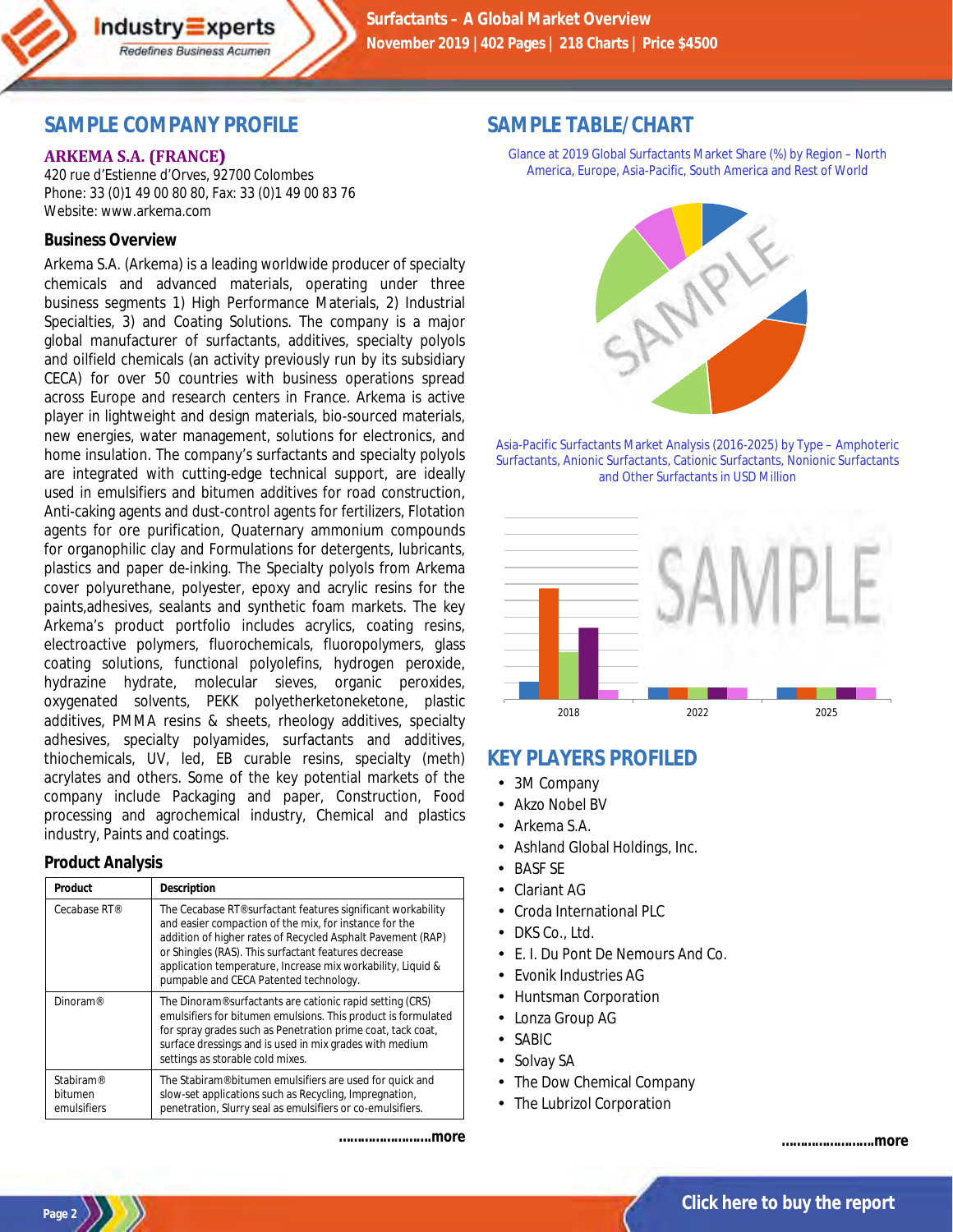# **TABLE OF CONTENTS**

#### **PART A: GLOBAL MARKET PERSPECTIVE ........ 1**

| 1.1.1.1 Properties and Other Factors that Influence                                   |  |
|---------------------------------------------------------------------------------------|--|
|                                                                                       |  |
|                                                                                       |  |
|                                                                                       |  |
|                                                                                       |  |
| 1.1.2.1.1.1 Sulphonation Process 8                                                    |  |
| 1.1.2.1.1.2 Alkylbenzene Sulphonates  9                                               |  |
| 1.1.2.1.1.2.1 Linear Alkylbenzene Sulphonate (LAB) 10                                 |  |
| 1.1.2.1.1.2.2 Petroleum Sulphonates 13                                                |  |
| 1.1.2.1.1.2.3 Alkyl Diphenyloxide Disulphonates 16                                    |  |
| 1.1.2.1.1.3 α-Olefin Sulphonates  18                                                  |  |
| 1.1.2.1.1.4 Paraffin Sulphonates 20                                                   |  |
| 1.1.2.1.1.5 Sulphonated Methyl Esters 22                                              |  |
| 1.1.2.1.1.6 Sulphonated Fatty Acids  25                                               |  |
|                                                                                       |  |
|                                                                                       |  |
|                                                                                       |  |
| 1.1.2.1.2.2 Alkyl Ether Sulfates  35                                                  |  |
|                                                                                       |  |
|                                                                                       |  |
|                                                                                       |  |
| 1.1.2.1.4.2 Ether Carboxylates 42                                                     |  |
|                                                                                       |  |
|                                                                                       |  |
|                                                                                       |  |
|                                                                                       |  |
| 1.1.2.2.1 General Alkoxylation Reactions  47<br>1.1.2.2.2 Alkyl Phenol Ethoxylates 48 |  |
| 1.1.2.2.3 Fatty Alcohol Ethoxylates 48                                                |  |
| 1.1.2.2.4 Polyoxethylene Esters of Fatty Acids  50                                    |  |
| 1.1.2.2.5 Polyalkylene Oxide Block Co-Polymers  51                                    |  |
|                                                                                       |  |
| 1.1.2.2.7 Fatty Alkanolamides 52                                                      |  |
|                                                                                       |  |
|                                                                                       |  |
| 1.1.2.2.10 Anhydrohexitol Esters 55                                                   |  |
| 1.1.2.2.11 Polyoxyalkylene Polyol Esters  56                                          |  |
| 1.1.2.2.12 Alkyl Poly Glucosides 57                                                   |  |
| 1.1.2.2.13 Gemini Surfactants  58                                                     |  |
|                                                                                       |  |
|                                                                                       |  |
| 1.1.2.3.1.1 Preparation of Amine 59                                                   |  |
|                                                                                       |  |
| 1.1.2.3.2 Applications of Cationic Surfactants  62                                    |  |
|                                                                                       |  |
|                                                                                       |  |
|                                                                                       |  |
|                                                                                       |  |
|                                                                                       |  |
|                                                                                       |  |
| 1.1.2.3.2.7 Hard Surface Cleaners 64                                                  |  |
|                                                                                       |  |
| 1.1.2.3.3 Cationic Surfactants in Industrial                                          |  |
|                                                                                       |  |
|                                                                                       |  |
|                                                                                       |  |
| 1.1.2.3.3.2.1 Gas Hydrate Inhibitors  65                                              |  |
| 1.1.2.3.3.2.2 Hydraulic Fracturing Fluids 65                                          |  |
|                                                                                       |  |
|                                                                                       |  |
| 1.1.2.4.1 Aminopropionates and Iminodipropionates . 66                                |  |
| 1.1.2.4.2 Imidazoline-Based Amphoteric Surfactants 69                                 |  |

| 1.1.2.4.2.3 Amphohydroxypropylsulfonates 72                   |  |
|---------------------------------------------------------------|--|
|                                                               |  |
| 1.1.2.4.4 A Summarization of Amphoteric Surfactants . 74      |  |
|                                                               |  |
|                                                               |  |
| 1.1.2.5.2 Polymerizable Surfactants  76                       |  |
| 1.1.2.5.3 Fluorinated Surfactants  77                         |  |
| 1.1.3 Surfactants and their Economic Significance  78         |  |
|                                                               |  |
|                                                               |  |
| 1.1.4.2 Cosmetics and Personal Care Products 79               |  |
|                                                               |  |
|                                                               |  |
| 1.1.4.5 Paints, Lacquers and Other Coating Products 81        |  |
| 1.1.4.6 Paper and Cellulose Products  82                      |  |
| 1.1.4.7 Mining and Ore Flotation 82                           |  |
|                                                               |  |
| 1.1.4.9 Plant Protection and Pest Control 83                  |  |
|                                                               |  |
| 1.1.4.10 Foods and Food Packaging 84                          |  |
|                                                               |  |
| 1.1.4.12 Oilfield Chemicals and Petroleum Production. 85      |  |
| 1.1.4.13 Plastics and Composite Materials  86                 |  |
|                                                               |  |
|                                                               |  |
| 2.1 Biosurfactants Gaining Ground Despite Drawbacks 87        |  |
| 2.2 Anionic Surfactants Enhance Energy Efficiency of          |  |
|                                                               |  |
| 2.3 Anionic Gemini Surfactants Find Application as            |  |
| Innovative Air Entraining Agents  89                          |  |
| 2.4 Improvements in Nonionic Surfactant Vesicles for          |  |
|                                                               |  |
|                                                               |  |
|                                                               |  |
| 2.5 Novel Multifunctional Cationic Surfactant System          |  |
| with Corrosion Inhibiting Ability Developed  91               |  |
| 2.6 Catanionic Mixtures Find Wider Application 92             |  |
|                                                               |  |
|                                                               |  |
|                                                               |  |
|                                                               |  |
| Ashland Global Holdings, Inc. (United States)  98             |  |
|                                                               |  |
|                                                               |  |
| Croda International Plc (United Kingdom)  103                 |  |
|                                                               |  |
| E. I. Du Pont De Nemours And Co. (United States) 106          |  |
|                                                               |  |
| Huntsman Corporation (United States) 109                      |  |
|                                                               |  |
|                                                               |  |
|                                                               |  |
| The Dow Chemical Company (United States) 115                  |  |
| The Lubrizol Corporation (United States) 117                  |  |
| 4. KEY BUSINESS & PRODUCT TRENDS 119                          |  |
| Solvay SA Develops New Mirapol® Surf Polymers for             |  |
|                                                               |  |
| Desmet Ballestra S.p.A. to Design and Supply Dry RELTENS      |  |
| BASF SE Showcases Raw materials for Chemical Fibers,          |  |
| Denim Wash Auxiliaries and Accessories  119                   |  |
| Latin America's Personal Care Industry to Employ Clariant     |  |
|                                                               |  |
| Ashland Launches Strodex™ PK-86NV Specialty Phosphate         |  |
|                                                               |  |
|                                                               |  |
| Nouryon to Broaden and Upgrade Surfactants Production         |  |
|                                                               |  |
| Display of Clariant's Industrial Lubricant Solutions at Expos |  |

| Display of Evonik's TEGOSTAB® Silicone Surfactants at                                                  |
|--------------------------------------------------------------------------------------------------------|
|                                                                                                        |
| Indorama Ventures to Purchase Huntsman's Chemical<br>Intermediates and Surfactants Businesses  122     |
|                                                                                                        |
| Arkema Selects Brenntag North America, Inc as It's                                                     |
| Waterborne Resins Distributor in the U.S 122                                                           |
| Sasol Ltd Establishes Alkoxylation Plant in China 122                                                  |
| Solvay Launches Augeo® Solvents  123                                                                   |
| Brenntag Specialities, a Distributor for Yipin USA in the                                              |
| Entry of Clariant's Envisioning Beauty Brand to Indonesian                                             |
|                                                                                                        |
| Pilot Moves Headquarters to West Chester Township . 124                                                |
| BASF SE Offers Ingredients for Personal Care Applications 124                                          |
| Unveiling of Pilot's New CalBlend® PE Surfactant Blend 124                                             |
| Launch of Brenntag North America's Newly Expanded<br>Personal Care Application & Development Center in |
|                                                                                                        |
| Launch of Lonza's SYNETH™ Polyglycerol Esters  125                                                     |
| Cepsa's Traction Range High Performance Lubricants for                                                 |
|                                                                                                        |
| Launch of Clariant's Envisioning Beauty Brand at In-                                                   |
| Launch of Evonik's Superwetting Surfactants at European                                                |
|                                                                                                        |
| Solvay SA Introduces Miracare® SOFT S-525 Surfactant 126                                               |
| New Addition to Croda's Halal Certified Ingredient                                                     |
|                                                                                                        |
| Methane Sulfonic Acid (MSA) Production Capacity                                                        |
| Vantage to Acquire LEUNA-Tenside GmbH 127                                                              |
| Brenntag Specialties to Distribute Kaneka Surfactin Line in                                            |
|                                                                                                        |
| Display of Clariant's Aristocare™ Smart Multi-Benefit                                                  |
|                                                                                                        |
| Inauguration of Pilot's New Innovation Center in                                                       |
|                                                                                                        |
| Lawson Health Research Institute and Stanford University                                               |
| Collaborate on New Synthetic Lung Surfactant  128                                                      |
| Launch of Clariant's Aristoflex® Silk Personal Care                                                    |
|                                                                                                        |
| SABIC Exhibits Complete Line of Fluids Portfolio at IESD                                               |
| Ravago, an Official Distributor for Libra Products 129                                                 |
| Unveiling of Clariant's BeautyForward®-Edition III  130                                                |
| Unveiling of Clariant's EcoTain® in Personal Care  130                                                 |
| BASF Expands its Alkyl Polyglycosides (APGs) Non-ionic                                                 |
| Surfactants Business in Jinshan, China and Cincinnati, USA.130                                         |
| Dow Chemical Unveils Home Care Cleaning Solutions at                                                   |
| Conduct of Feasibility Study on Softanol Production by                                                 |
| Nippon Shokubai, PTTGC, and Mitsui<br>131                                                              |
| Pilot Polymer Technologies, the New Name of ATRP                                                       |
|                                                                                                        |
| Evonik Industries AG Acquires High-Concentrates Additive                                               |
| Compounding Business from 3M Company 132                                                               |
| Clariant Launches GlucoPure® Sense Surfactant 132                                                      |
| Akzo Nobel NV and Itaconix Corporation Agree to Develop                                                |
|                                                                                                        |
| Purchase of ATRP Solutions Broaden Pilot's Proprietary                                                 |
| BASF Opens New Emollients and Waxes Facility in China 133                                              |
| US EPA Safer Choice Label for AkzoNobel's Berol DR-B1                                                  |
|                                                                                                        |
| Sirrus Acquired by Nippon Shokubai 134                                                                 |
| Shell Chemical LP Built Alpha Olefins (AO) Unit in Geismar,                                            |
|                                                                                                        |
| 5. GLOBAL MARKET OVERVIEW135                                                                           |
| 5.1 Global Surfactants Market Overview by Type 136                                                     |
| 5.1.1 Surfactants' Product Type Market Overview by                                                     |
| 5.1.1.1 Amphoteric Surfactants 138                                                                     |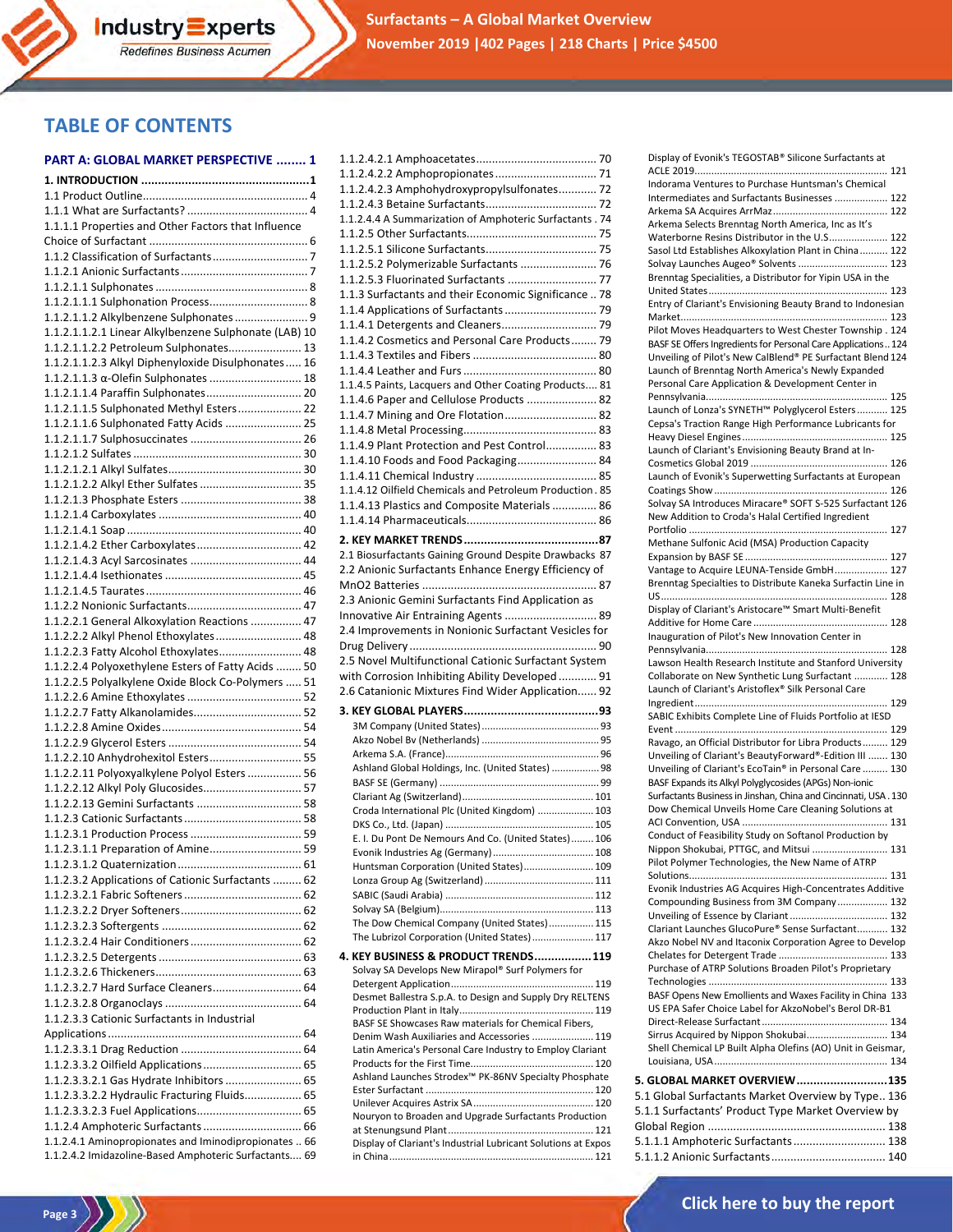|--|

**Industry Experts**<br>Redefines Business Acumen

#### **PART B: REGIONAL MARKET PERSPECTIVE ..178**

| REGIONAL MARKET OVERVIEW 180                                                                         |
|------------------------------------------------------------------------------------------------------|
|                                                                                                      |
| 6.1 North American Surfactants Market Overview by                                                    |
|                                                                                                      |
| 6.2 North American Surfactants Market Overview by                                                    |
|                                                                                                      |
| 6.2.1 North American Anionic Surfactants Market                                                      |
|                                                                                                      |
| 6.3 North American Surfactants Market Overview by                                                    |
|                                                                                                      |
|                                                                                                      |
|                                                                                                      |
| Ashland Global Holdings, Inc. (United States)191                                                     |
| E. I. Du Pont De Nemours and Co. (United States)192                                                  |
| GEO Specialty Chemicals, Inc. (United States) 193<br>Goulston Technologies, Inc. (United States) 194 |
| Huntsman Corporation (United States) 195                                                             |
| Pilot Chemical Company (United States) 197                                                           |
|                                                                                                      |
|                                                                                                      |
| The Dow Chemical Company (United States) 200                                                         |
| The Lubrizol Corporation (United States) 202<br>The Procter & Gamble Company (United States)204      |
|                                                                                                      |
| 6.5 Country-wise Analysis of North American                                                          |
|                                                                                                      |
|                                                                                                      |
| 6.5.1.1 United States' Surfactants Market Overview                                                   |
| 6.5.1.1.1 United States' Anionic Surfactants Market                                                  |
|                                                                                                      |
| 6.5.1.2 United States' Surfactants Market Overview                                                   |
|                                                                                                      |
|                                                                                                      |
|                                                                                                      |
| 6.5.2.1 Canadian Surfactants Market Overview by                                                      |
|                                                                                                      |
| 6.5.2.1.1 Canadian Anionic Surfactants Market                                                        |
|                                                                                                      |
| 6.5.2.2 Canadian Surfactants Market Overview by                                                      |
|                                                                                                      |
|                                                                                                      |
| 6.5.3.1 Mexican Surfactants Market Overview by Type  220                                             |
| 6.5.3.1.1 Mexican Anionic Surfactants Market                                                         |
|                                                                                                      |
| 6.5.3.2 Mexican Surfactants Market by Application 224                                                |

**Page 4** 

| 7.1 European Surfactants Market Overview by                            |
|------------------------------------------------------------------------|
| 7.2 European Surfactants Market Overview by Type 229                   |
| 7.2.1 European Anionic Surfactants Market Overview                     |
|                                                                        |
| 7.3 European Surfactants Market Overview by                            |
|                                                                        |
|                                                                        |
|                                                                        |
|                                                                        |
|                                                                        |
| Croda International Plc (United Kingdom)  242                          |
|                                                                        |
|                                                                        |
|                                                                        |
| Scharer & Schlapfer AG (Switzerland)  250                              |
|                                                                        |
|                                                                        |
| 7.5 Country-wise Analysis of European Surfactants                      |
|                                                                        |
|                                                                        |
| 7.5.1.1 French Surfactants Market Overview by Type.255                 |
| 7.5.1.1.1 French Anionic Surfactants Market Overview                   |
| 7.5.1.2 French Surfactants Market Overview by                          |
|                                                                        |
|                                                                        |
| 7.5.2.1 German Surfactants Market Overview by Type 262                 |
| 7.5.2.1.1 German Anionic Surfactants Market                            |
|                                                                        |
| 7.5.2.2 German Surfactants Market Overview by                          |
|                                                                        |
| 7.5.3.1 Italian Surfactants Market Overview by Type 269                |
| 7.5.3.1.1 Italian Anionic Surfactants Market Overview                  |
|                                                                        |
| 7.5.3.2 Italian Surfactants Market Overview by                         |
|                                                                        |
|                                                                        |
| 7.5.4.1 Russian Surfactants Market Overview by Type 276                |
| 7.5.4.1.1 Russian Anionic Surfactants Market<br>278                    |
| Overview by Sub-Type<br>7.5.4.2 Russian Surfactants Market Overview by |
|                                                                        |
|                                                                        |
| 7.5.5.1 Spanish Surfactants Market Overview by Type283                 |
| 7.5.5.1.1 Spanish Anionic Surfactants Market                           |
|                                                                        |
| 7.5.5.2 Spanish Surfactants Market Overview by                         |
|                                                                        |
| 7.5.6.1 United Kingdom Surfactants Market Overview                     |
|                                                                        |
| 7.5.6.1.1 United Kingdom Anionic Surfactants Market                    |
|                                                                        |
| 7.5.6.2 United Kingdom Surfactants Market Overview                     |
|                                                                        |
| 7.5.7.1 Rest of Europe Surfactants Market Overview                     |
|                                                                        |
| 7.5.7.1.1 Rest of Europe Anionic Surfactants Market                    |
|                                                                        |
| 7.5.7.2 Rest of Europe Surfactants Market Overview                     |
|                                                                        |

| 8.1 Asia-Pacific Surfactants Market Overview by                                                                                           |
|-------------------------------------------------------------------------------------------------------------------------------------------|
| 8.2 Asia-Pacific Surfactants Market Overview by Type 306<br>8.2.1 Asia-Pacific Anionic Surfactants Market                                 |
| 8.3 Asia-Pacific Surfactants Market Overview by                                                                                           |
|                                                                                                                                           |
| Lion Specialty Chemicals Co., Ltd. (Japan) 317                                                                                            |
| Sino-Japan Chemical Co., Ltd. (Taiwan)  318<br>Sinolight Chemicals Co., Ltd (China) 319<br>Unitop Chemicals Pvt., Ltd. (India) 320        |
| 8.5 Country-wise Analysis of Asia-Pacific Surfactants                                                                                     |
| 8.5.1.1 Chinese Surfactants Market Overview by Type  322<br>8.5.1.1.1 Chinese Anionic Surfactants Market                                  |
| 8.5.1.2 Chinese Surfactants Market Overview by                                                                                            |
| 8.5.2.1 Indian Surfactants Market Overview by Type 329                                                                                    |
| 8.5.2.1.1 Indian Anionic Surfactants Market Overview<br>8.5.2.2 Indian Surfactants Market Overview by                                     |
|                                                                                                                                           |
| 8.5.3.1 Japanese Surfactants Market Overview by                                                                                           |
| 8.5.3.1.1 Japanese Anionic Surfactants Market<br>8.5.3.2 Japanese Surfactants Market Overview by                                          |
| 8.5.4.1 South Korean Surfactants Market Overview by                                                                                       |
| 8.5.4.1.1 South Korean Anionic Surfactants Market<br>8.5.4.2 South Korean Surfactants Market Overview by                                  |
|                                                                                                                                           |
| 8.5.5.1 Rest of Asia-Pacific Surfactants Market                                                                                           |
| 8.5.5.1.1 Rest of Asia-Pacific Anionic Surfactants<br>Market Overview by Sub-Type  352<br>8.5.5.2 Rest of Asia-Pacific Surfactants Market |
| 9.1 South American Surfactants Market Overview by                                                                                         |
| 9.2 South American Surfactants Market Overview by                                                                                         |
| 9.2.1 South American Anionic Surfactants Market<br>9.3 South American Surfactants Market Overview by                                      |
|                                                                                                                                           |
| 9.5 Country-wise Analysis of South American                                                                                               |
| 9.5.1.1 Argentine Surfactants Market Overview by                                                                                          |